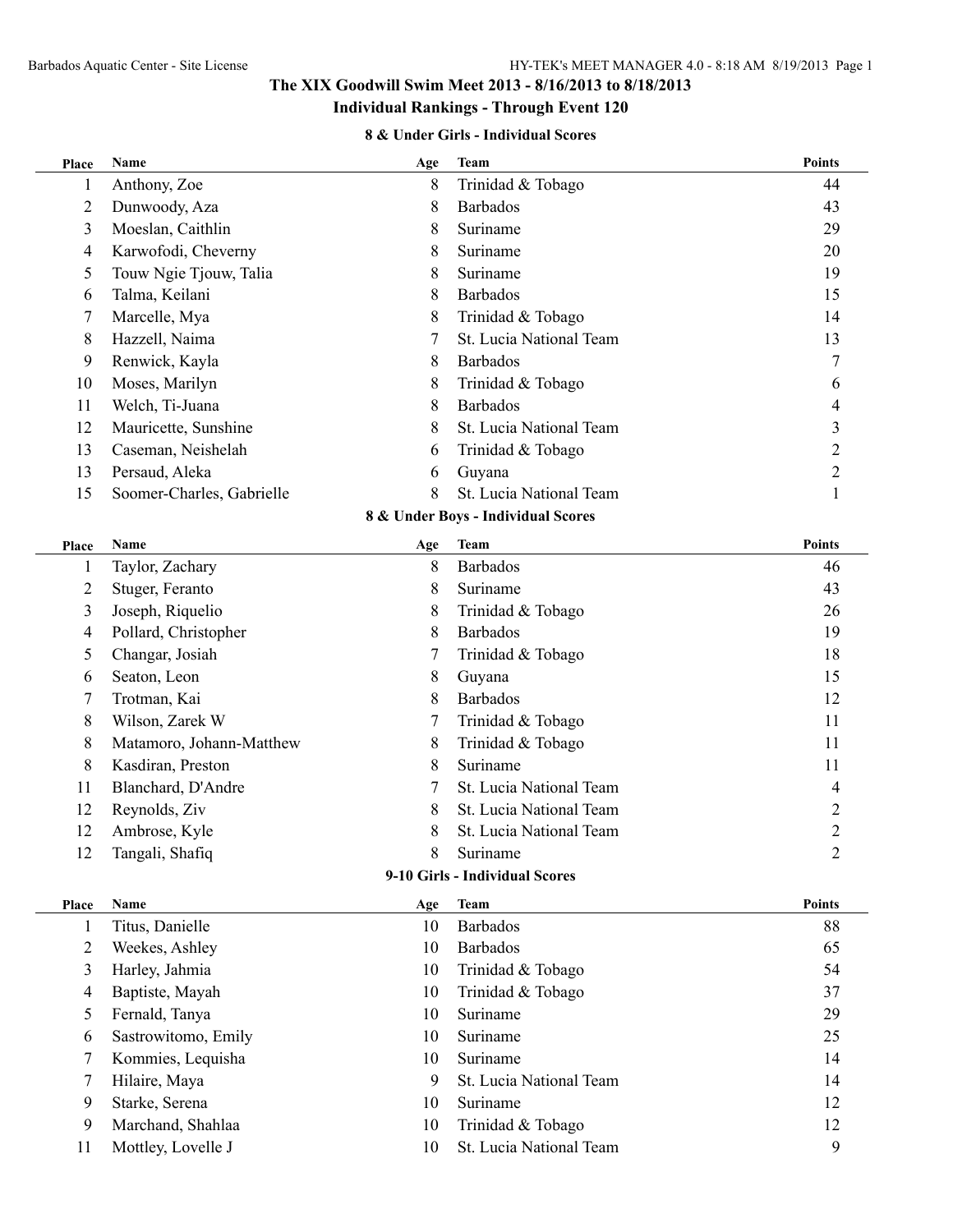### **The XIX Goodwill Swim Meet 2013 - 8/16/2013 to 8/18/2013**

### **Individual Rankings - Through Event 120**

#### **9-10 Girls - Individual Scores**

| Place        | Name                           | Age | <b>Team</b>                     | <b>Points</b> |  |  |  |
|--------------|--------------------------------|-----|---------------------------------|---------------|--|--|--|
| 12           | Joseph, Sade                   | 10  | St. Lucia National Team         | 6             |  |  |  |
| 13           | Chatoor, Jada                  | 9   | Trinidad & Tobago               | 4             |  |  |  |
| 14           | Joseph, Chelsea                | 10  | St. Lucia National Team         | 1             |  |  |  |
|              |                                |     | 9-10 Boys - Individual Scores   |               |  |  |  |
| Place        | Name                           | Age | <b>Team</b>                     | <b>Points</b> |  |  |  |
| $\mathbf{1}$ | Dunwoody, Nkosi                | 10  | <b>Barbados</b>                 | 82            |  |  |  |
| 2            | Joseph, Aqeel                  | 10  | Trinidad & Tobago               | 76            |  |  |  |
| 3            | Lee Wing, Jae-Hwa              | 10  | Trinidad & Tobago               | 49            |  |  |  |
| 4            | Naipal, Adarsh                 | 10  | Suriname                        | 43            |  |  |  |
| 5            | Monplaisir, Terell             | 10  | St. Lucia National Team         | 25            |  |  |  |
| 6            | Lai-A-Fat, Shaun               | 10  | Suriname                        | 22            |  |  |  |
| 7            | Archibald, Jamarr              | 10  | St. Lucia National Team         | 14            |  |  |  |
| 7            | Odlum-Smith, Jayhan            | 10  | St. Lucia National Team         | 14            |  |  |  |
| 9            | Clarke, McCallum               | 9   | <b>Barbados</b>                 | 12            |  |  |  |
| 10           | Gulstone, Taj                  | 9   | <b>Barbados</b>                 | 9             |  |  |  |
| 11           | Halfhide, Jair                 | 9   | Suriname                        | 8             |  |  |  |
| 12           | Jones, Dean                    | 10  | Suriname                        | 6             |  |  |  |
| 13           | Tyrrell, Delroy                | 9   | Trinidad & Tobago               | 4             |  |  |  |
| 13           | Skinner, Niel                  | 9   | <b>Barbados</b>                 | 4             |  |  |  |
| 15           | Samuel, Andre                  | 10  | St. Lucia National Team         | 2             |  |  |  |
|              |                                |     | 11-12 Girls - Individual Scores |               |  |  |  |
| Place        | Name                           | Age | <b>Team</b>                     | <b>Points</b> |  |  |  |
| 1            | Singh, Shivani                 | 11  | Suriname                        | 77            |  |  |  |
| 2            | Harvey-Read, Margaux           | 12  | <b>Barbados</b>                 | 46            |  |  |  |
| 3            | David, Sabrina                 | 11  | Trinidad & Tobago               | 37            |  |  |  |
| 4            | Dupigny, Gabrielle             | 12  | <b>Barbados</b>                 | 36            |  |  |  |
| 5            | Soetosenojo, Unique            | 11  | Suriname                        | 28            |  |  |  |
| 6            | Pultie, Abbie                  | 12  | St. Lucia National Team         | 26            |  |  |  |
| 7            | Dundas, Sefanja                | 12  | Suriname                        | 22            |  |  |  |
| 8            | Graanoogst, Tatjana            | 11  | Suriname                        | 21            |  |  |  |
| 9            | Clarke, Danielle               | 11  | Trinidad & Tobago               | 20            |  |  |  |
| 10           | Willoughby, Michelle           | 12  | <b>Barbados</b>                 | 18            |  |  |  |
| 11           | James, Reanna                  | 12  | <b>Barbados</b>                 | 10            |  |  |  |
| 11           | Christopher, Tsegaye           | 12  | Trinidad & Tobago               | 10            |  |  |  |
| 13           | Arnold, Tiah                   | 11  | St. Lucia National Team         | 7             |  |  |  |
| 14           | Brown, Veronica                | 11  | St. Lucia National Team         | 6             |  |  |  |
| 15           | Burgin-Toney, Raven            | 11  | Trinidad & Tobago               | 5             |  |  |  |
|              | 11-12 Boys - Individual Scores |     |                                 |               |  |  |  |
| Place        | Name                           | Age | <b>Team</b>                     | <b>Points</b> |  |  |  |
| $\mathbf{1}$ | Simons, Kenzo                  | 11  | Suriname                        | 76            |  |  |  |
| 2            | Bynoe, Gabriel                 | 11  | Trinidad & Tobago               | 53            |  |  |  |
| 3            | Walrond, Jumar                 | 12  | <b>Barbados</b>                 | 50            |  |  |  |
| 4            | Stuger, Girano                 | 12  | Suriname                        | 45            |  |  |  |
| 5            | McLennon, Nicholas             | 12  | St. Lucia National Team         | 36            |  |  |  |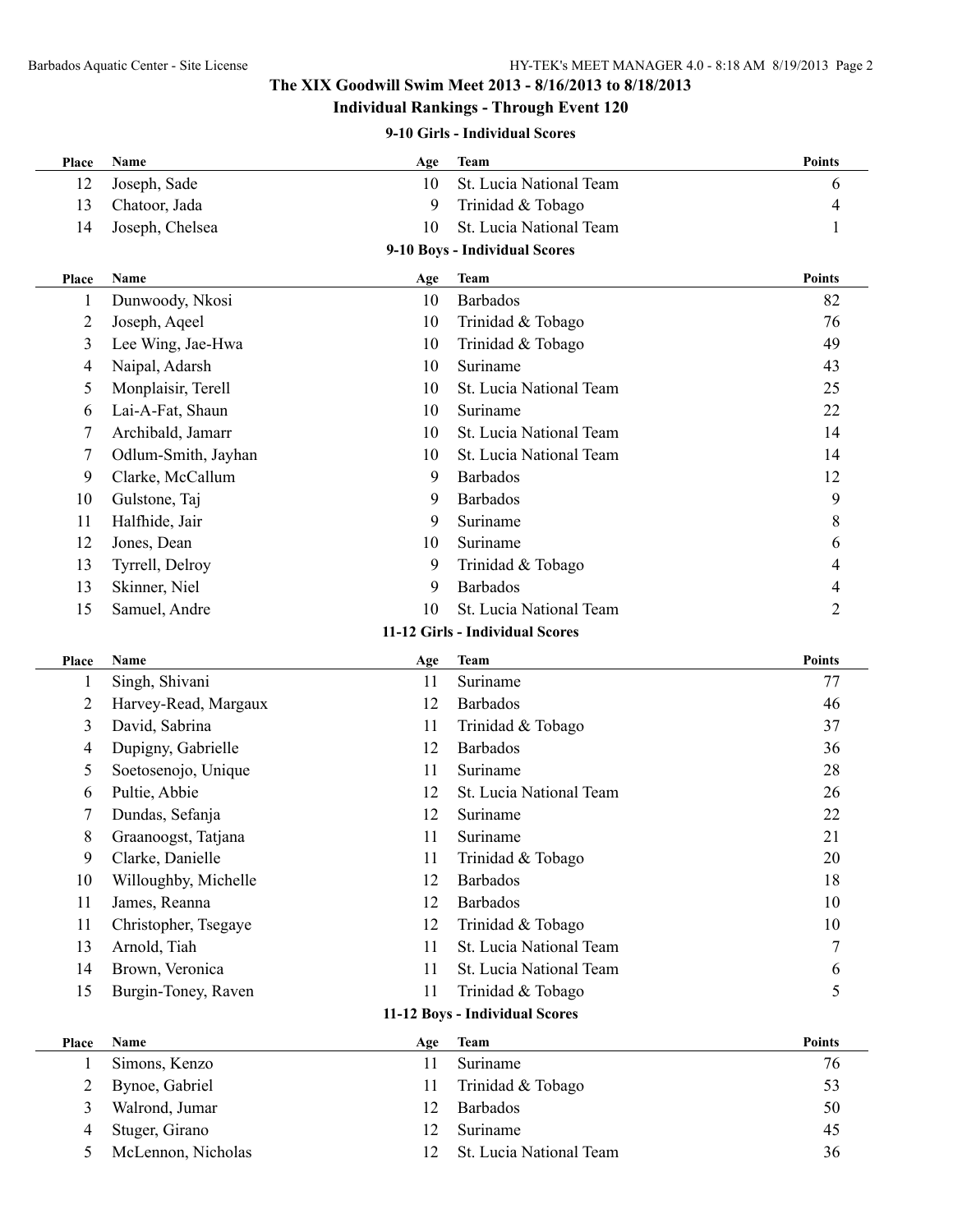## **The XIX Goodwill Swim Meet 2013 - 8/16/2013 to 8/18/2013**

## **Individual Rankings - Through Event 120**

#### **11-12 Boys - Individual Scores**

| Place                           | Name                  | Age | <b>Team</b>                     | <b>Points</b>    |  |
|---------------------------------|-----------------------|-----|---------------------------------|------------------|--|
| 6                               | Chatoor, Graham       | 11  | Trinidad & Tobago               | 29               |  |
| 7                               | Parag, Josiah         | 12  | Trinidad & Tobago               | 21               |  |
| 8                               | Williams, Jarelle D   | 12  | Trinidad & Tobago               | 16               |  |
| 9                               | Mayers, Lamar         | 11  | <b>Barbados</b>                 | 15               |  |
| 10                              | Powdar, Hendrik       | 11  | Suriname                        | 8                |  |
| 11                              | Hacket, Nathon        | 11  | Guyana                          | 7                |  |
| 12                              | James, Nathan         | 11  | <b>Barbados</b>                 | 6                |  |
| 13                              | Bhalla, Gaurav        | 12  | St. Lucia National Team         | 5                |  |
| 14                              | Boodha, Devin         | 11  | St. Lucia National Team         | 3                |  |
|                                 |                       |     | 13-14 Girls - Individual Scores |                  |  |
| Place                           | Name                  | Age | <b>Team</b>                     | <b>Points</b>    |  |
| 1                               | Proverbs, Kai         | 13  | Barbados                        | 60               |  |
| 2                               | Rahan, Anjali         | 13  | Suriname                        | 56               |  |
| 3                               | Williams, T'Shelle    | 14  | Trinidad & Tobago               | 48.50            |  |
| 4                               | Neus, Ashante         | 14  | Suriname                        | 47               |  |
| 5                               | Cabral, Mikka         | 13  | Trinidad & Tobago               | 45.50            |  |
| 6                               | Patterson, Briana     | 14  | Trinidad & Tobago               | 20               |  |
| 6                               | Khan, Accalia         | 13  | Guyana                          | 20               |  |
| 8                               | Joseph, Kyra          | 14  | St. Lucia National Team         | 16               |  |
| 9                               | Gonesh, Kimberley     | 13  | Suriname                        | 13               |  |
| 9                               | McKenzie, Amber       | 13  | <b>Barbados</b>                 | 13               |  |
| 11                              | Soeradi, Marion       | 14  | Suriname                        | $\boldsymbol{7}$ |  |
| 12                              | Baptiste, Arianne     | 13  | Trinidad & Tobago               | 5                |  |
| 12                              | Fiedtkou, Nikita      | 13  | Guyana                          | 5                |  |
| 14                              | Graham, Davia         | 13  | <b>Barbados</b>                 | 4                |  |
| 15                              | Piggott, Tara         | 14  | <b>Barbados</b>                 | 1                |  |
|                                 |                       |     | 13-14 Boys - Individual Scores  |                  |  |
| Place                           | Name                  | Age | <b>Team</b>                     | <b>Points</b>    |  |
|                                 | Limburg, Juan         | 13  | Suriname                        | 59               |  |
| 2                               | Chan, Rochyl          | 13  | Suriname                        | 50               |  |
| 3                               | Kemp, Gianni          | 13  | Suriname                        | 40               |  |
| 4                               | Mullins, Kent         | 13  | Barbados                        | 35               |  |
| 4                               | Hall, Nicholas        | 13  | Barbados                        | 35               |  |
| 6                               | Mohammed, Christopher | 13  | Trinidad & Tobago               | 33               |  |
| 7                               | Morris, Leshem        | 14  | Trinidad & Tobago               | 26               |  |
| 8                               | Phillips, Christopher | 13  | St. Lucia National Team         | 23               |  |
| 8                               | Hospedales, Antonio   | 13  | Trinidad & Tobago               | 23               |  |
| 10                              | Forde, Jelani         | 14  | Barbados                        | 20               |  |
| 11                              | Fletcher, Christopher | 14  | Trinidad & Tobago               | 14               |  |
| 12                              | deNobrega, Joseph     | 13  | Guyana                          | 5                |  |
| 13                              | Ernest, Kyle          | 14  | St. Lucia National Team         | 3                |  |
| 14                              | Douglas, Yoerick      | 13  | St. Lucia National Team         | $\overline{c}$   |  |
| 14                              | Felix, Haydn          | 13  | St. Lucia National Team         | $\overline{2}$   |  |
| 15-17 Girls - Individual Scores |                       |     |                                 |                  |  |